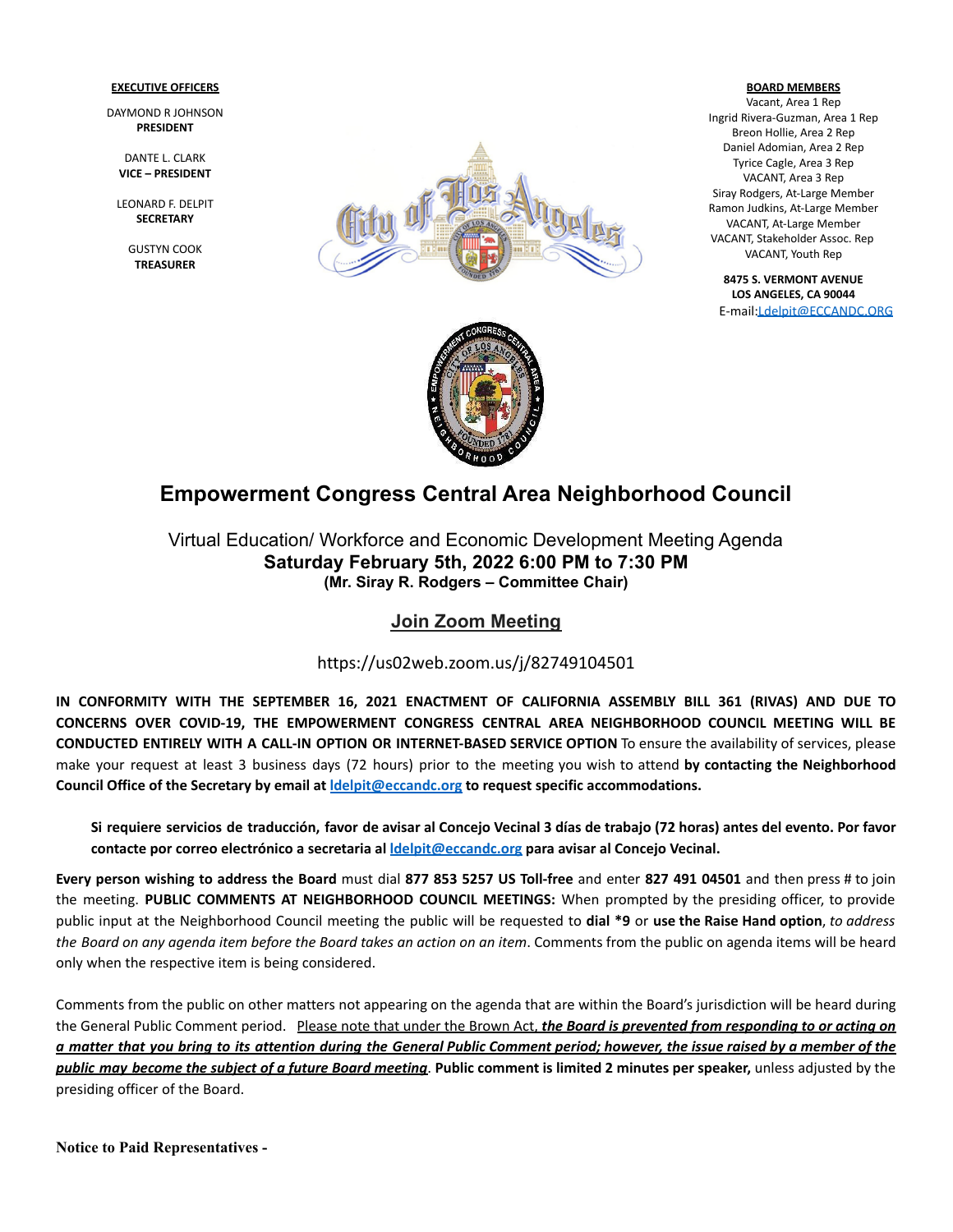If you are compensated to monitor, attend, or speak at this meeting, City law may require you to register as a lobbyist and report your activity. See Los Angeles Municipal Code Section 48.01 et seq. More information is available at ethics.lacity.org/lobbying. For assistance, please contact the Ethics Commission at (213) 978-1960 or ethics.commission@lacity.org

**AB 361 Updates**: Public comment cannot be required to be submitted in advance of the meeting; only real-time public comment is required. If there are any broadcasting interruptions that prevent the public from observing or hearing the meeting, the meeting must be recessed or adjourned. If members of the public are unable to provide public comment or be heard due to issues within the Neighborhood Council's control, the meeting must be recessed or adjourned*.* **Any messaging or virtual background is in the control** of the individual board member in their personal capacity and does not reflect any formal position of the Neighborhood Council **or the City of Los Angeles**

The Neighborhood Council system enables meaningful civic participation for all Angelenos and serves as a voice for improving government responsiveness to local communities and their needs. We are an advisory body to the City of Los Angeles, comprised of stakeholder volunteers who are devoted to the mission of improving our communities.

**I. Call To Order & ROLL CALL:** This committee meeting of the Education/ Workforce and Economic Development has been called in an abundance of caution to satisfy the Ralph M. Brown Act. The Education/ Workforce and Economic Development are standing committees of the Empowerment Congress Central Area Neighborhood Development Council (ECCANDC) and are **advisory in nature to the board.** Any decisions made at this meeting **are not considered board actions** and shall go back only **as recommendations** to the ECCANDC board for a final vote at a regular or special board meeting.

| Н.    | <b>Chair Report</b>                                                      | (Committee Chair)      |
|-------|--------------------------------------------------------------------------|------------------------|
| Ш.    | <b>Guest Speaker from Neighborhood Sustainability Alliance</b>           | (Ms. Lisa Hart)        |
|       | (informational session re. Cool Blocks Project) (ncsa.la/cool blocks la) |                        |
| IV.   | <b>LAUSD Redistricting Community Impact Statement and SEEDS Program</b>  | (Committee Discussion) |
|       | (discussion of taskforce and statement)                                  |                        |
| V.    | <b>Community Outreach Responsibilities</b>                               | (Committee Discussion) |
|       | (discussion, outreach, and assignments)                                  |                        |
| VI.   | <b>School Gardens Initiative and Outreach</b>                            | (Committee Discussion) |
|       | (assignments and program directives)                                     |                        |
| VII.  | General Public Comments on non-agenda items 2 minutes per speaker        | (Committee)            |
| VIII. | <b>Reports and Announcements / Closing Remarks</b>                       | (Committee)            |
| IX.   | <b>Adjournment</b>                                                       | (Committee Chair)      |

### **Next Committee Meeting – February 19 th , 2022**

**THE AMERICAN WITH DISABILITIES ACT -** As a covered entity under Title II of the Americans with Disabilities Act, the City of Los Angeles does not discriminate on the basis of disability and upon request will provide reasonable accommodation to ensure equal access to its programs, services, and activities. Sign language interpreters assisted listening devices, or other auxiliary aids and/or services may be provided upon request. To ensure availability of services, please make your request at least 3 business days (72 hours) prior to the meeting by contacting the Department of Neighborhood Empowerment by calling (213) 978-1551 or email: [NCsupport@lacity.org](mailto:NCsupport@lacity.org)

**PUBLIC ACCESS OF RECORD -** In compliance with **government Code section 54957.5**, non-exempt writings that are distributed to a majority or all of the Board in advance of a meeting may be viewed at Neighborhood Council Office Space **8475 S. Vermont Avenue 2nd Floor**| **Los Angeles, Ca 90044**, at our website: [www.eccandc.org](http://www.eccandc.org/) or at the scheduled meeting. In addition, if you would like a copy of any record related to an item on the agenda, **please contact Leonard Delpit, Office of the Secretary at** [ldelpit@eccandc.org](mailto:ldelpit@eccandc.org).

**PUBLIC POSTING OF AGENDAS** – ECCANDC agendas are posted for public review as follows: **[www.eccandc.org](http://www.eccandc.org/)** You can also receive agendas via email by subscribing to L.A. City's Early Notification System at <https://www.lacity.org/subscriptions>

**RECONSIDERATION AND GRIEVANCE PROCESS –** For information on the NC's process for board action reconsideration, stakeholder grievance policy, or any other procedural matters related to this Council, please consult the ECCANDC Bylaws. The Bylaws are